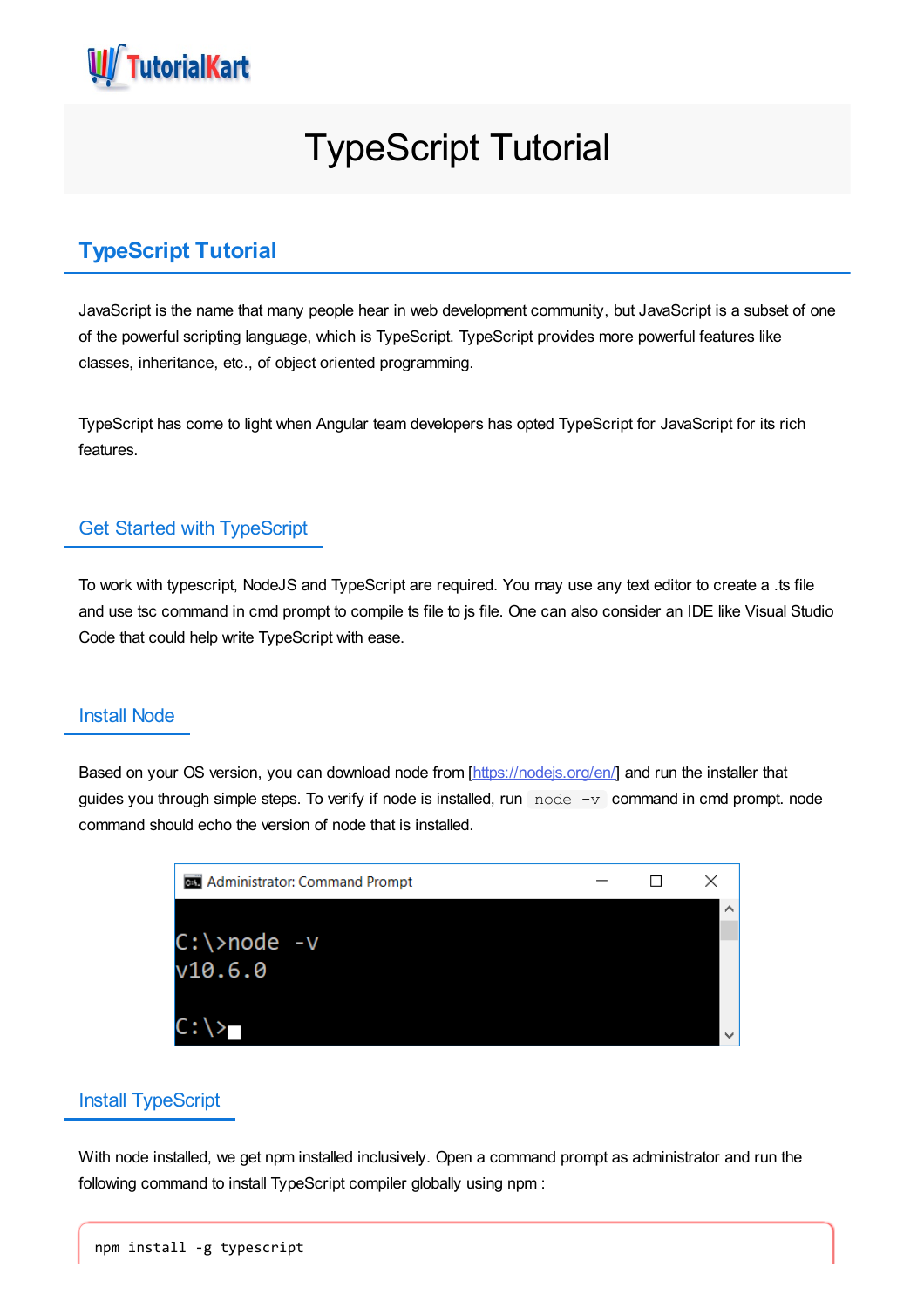To verify if typescript is installed successfully, run  $\text{tsc} -v$  in command prompt from any folder location. It should echo back the version of typescript being used as shown in the below screenshot.



## **TypeScript Tutorials**

We are done with the environment setup for TypeScript. Now, we shall cover the different concepts in TypeScript.

### How to Run TypeScript Code?

In these series of TypeScript tutorials, we will compile the typescript code (.ts) files to JavaScript code (.js) files. So you can run these JavaScript files using node command or you can also include this code in a html file and run in a browser. While you have an option, in these tutorials, we will provide you the both the outputs from a browser and node execution.

### TypeScript Conditional Statements

Conditional statement executes a block of statement based on an expression's value. The branching of this execution can happen in many ways, and TypeScript provides statements for realizing this conditional branching of execution flow :

- Tutorial [TypeScript](https://www.tutorialkart.com/typescript/typescript-if/) IF
- **Tutorial [TypeScript](https://www.tutorialkart.com/typescript/typescript-if-else/) IF-ELSE**
- Tutorial [TypeScript](https://www.tutorialkart.com/typescript/typescript-switch/) SWITCH

## TypeScript Looping Statements

Often it is required to execute a task repeatedly based on a condition. TypeScript provides for, while and dowhile to execute looping program structures.

- Tutorial [TypeScript](https://www.tutorialkart.com/typescript/typescript-for-loop/) FOR
- **Tutorial [TypeScript](https://www.tutorialkart.com/typescript/typescript-while-loop/) WHILE**
- Tutorial [TypeScript](https://www.tutorialkart.com/typescript/typescript-do-while-loop/) DO WHILE